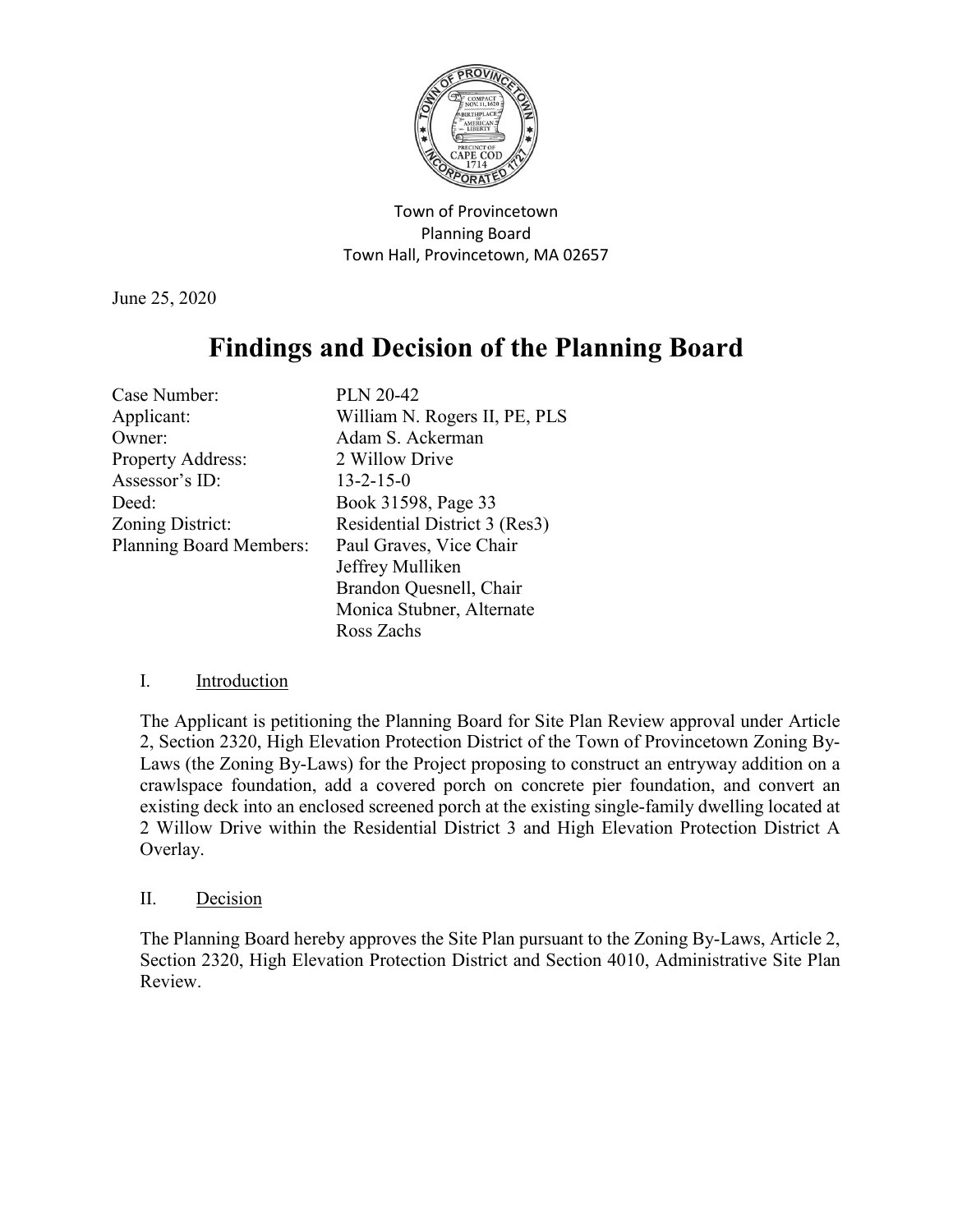## III. General Findings

- 1. The Property is located at 2 Willow Drive in Provincetown, Massachusetts, is known by the Assessor's Office as Parcel ID: 13-2-15-0, and is recorded land in Book 31598, Page 33 at the Barnstable County Registry of Deeds.
- 2. The Property is located in the Residential District 3 (Res3) zoning district and the High Elevation Protection District A Overlay.
- 3. The Property is  $12,600 \pm$  sq. ft. in size and is improved with a single-family dwelling.
- 4. Willow Drive is listed as a Public Way.
- 5. The Property is located in a residential neighborhood with a mix of single-unit and multiunit dwellings.
- 6. The proposed Project includes the construction of an entryway addition on a crawlspace foundation and adding a covered porch on concrete pier foundation located on the north side of the building, and converting an existing deck into an enclosed screened porch located on the east side of the building within the Property.
- 7. The Applicant provided a construction sequencing plan prepared by Ambrose Homes, Inc.
- 8. The Board held a public hearing on April 23, 2020. Note that the hearing was held virtually in accordance with Governor Baker's March 12, 2020 Order Suspending Certain Provisions of the Open Meeting Law, March 23, 2020 Order imposing strict limitation on the number of people that may gather in one place, and Chapter 53 of the Acts of 2020. The Applicant and Gary Locke presented the Project and the Board provided an opportunity for all those attending the public hearing to be heard.
- 9. During public comment, an abutter expressed concerns about screening, privacy, and increased runoff from the proposed screened-in porch. The Board inquired if there would be any exterior lighting in the area of the abutter's property and how runoff would be impacted by the Project. Mr. Rogers said that the site plan indicated that all roof runoff would be directed to subsurface drains, flowell systems, or equal, and all exterior lighting fixtures would be dark sky compliant and not mounted more than 15' high.
- 10. The applicant submitted plans and renderings of the Project and the Planning Board members had sufficient time to review the plans prior to the hearing. Plans included:
	- a. Plan entitled "Proposed Site Plan" prepared by William N. Rogers Professional Civil Engineers and Land Surveyors for Adam S. Ackerman in one sheet (18x24) dated March 2020, at a scale of 1:20, and certified by William N. Rogers II, PLS No. 28410 and PE No. 26942.
	- b. Plan set without cover sheet, entitled "Ackerman Residence 2 Willow Drive Provincetown, MA" prepared by Ambrose Homes, Inc. in 4 sheets (11x17), uncertified, sheets labeled: 1 Proposed Elevations; 2 Proposed Floor Plans; 3 Existing Elevations; and 4 Existing Floor Plans.
- IV. Applicable Law, Decision Criteria, and Specific Findings:
- A. Site Plan Review under Article 2, Section 2320, High Elevation Protection District, C. Special Regulations for HEP Districts A and B.

*2. In its Site Plan Review, the Planning Board shall apply the following additional standards:*

*a. Placement of buildings, structures, or signs shall not detract from the site's scenic*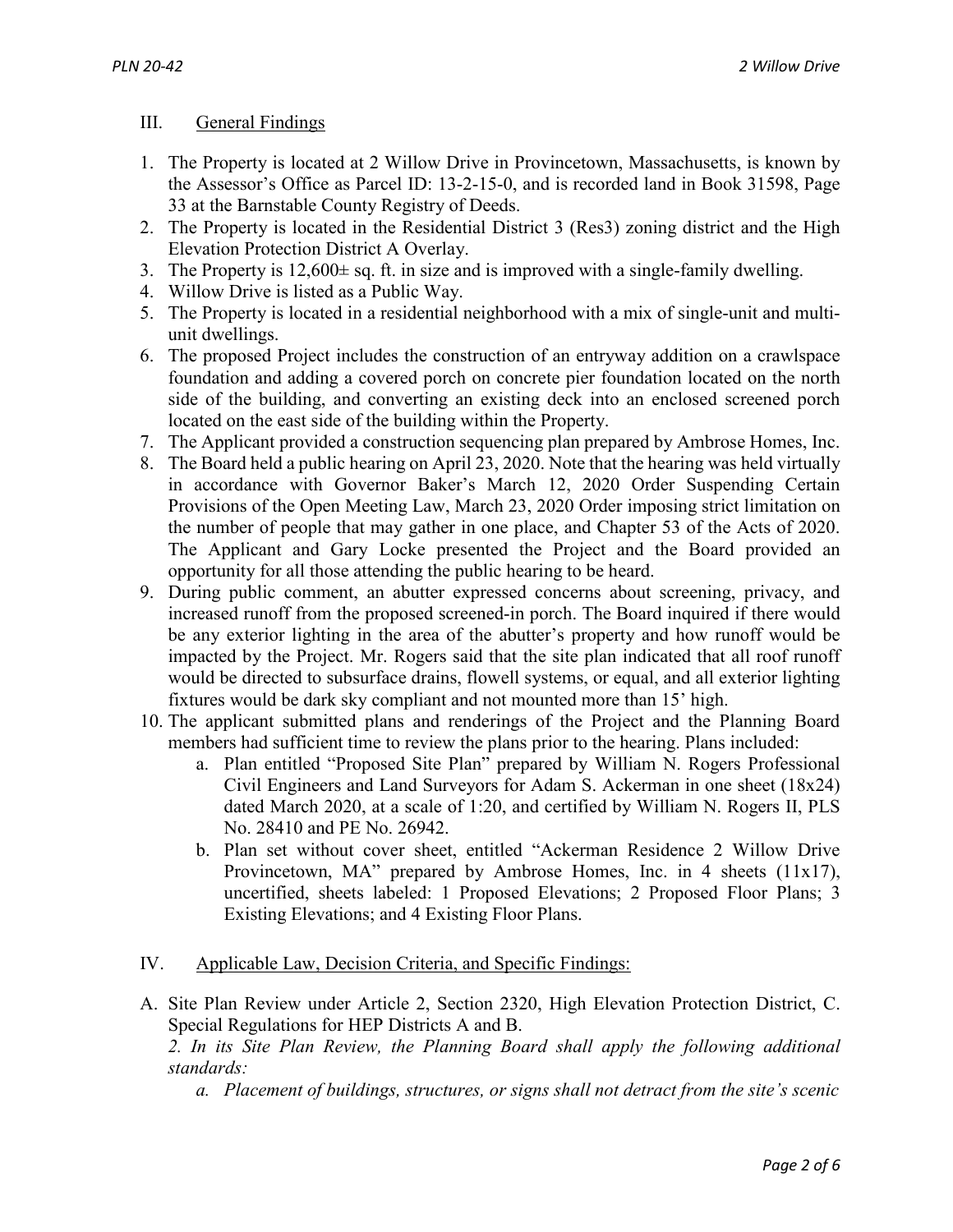*qualities and shall blend with the natural landscape.*

- *b. Building sites shall be directed away from the crest of hills in order to preserve the visual and physical integrity of the dune unless such siting shall be more detrimental to the physical integrity of the dune.*
- *c. Developments for more than one structure shall incorporate variable setback and multiple orientation.*
- *d. Foundations shall be constructed to reflect natural slope of the terrain; excessive support members or mechanical systems shall be covered and screened.*
- *e. Landscaping shall consist primarily of native trees and plants.*
- *f. Retaining walls shall be screened with appropriate materials.*
- *g. Any grading or earth-moving shall be planned and executed in such a manner that final contours are consistent with existing terrain both on and adjacent to the site.*
- *h. Utilities shall be constructed and routed to minimize detrimental effects on the visual setting.*
- *i. Storage of petroleum products shall be placed on a diked impermeable surface.*
- *j. All run-off from impervious surfaces shall be recharged on site by being diverted to storm water infiltration basins designed to handle a 25-year storm and covered with natural vegetation.*
- *k. No area totaling 2000 square feet or more on any parcel or contiguous parcels in the same ownership shall have existing vegetation clear-stripped or be filled 6 inches or more so as to destroy existing vegetation unless special controls are approved to control run-off, avoid erosion, and either a constructed surface or cover vegetation provided and mulched by end of August. No such areas shall remain through the winter without plant material cover.*

The Planning Board hereby finds the following:

- a) That the Project proposes placing an enclosed screened porch over an existing deck on the east side of the building  $(190 \pm sq. \text{ ft.})$  adjacent to a shell patio, and new foyer addition and covered porch on the north side of the building  $(164 \pm sq. \text{ ft.})$  located within a landscaped area, are designed such that the general architectural style of building is maintained, the existing edge of vegetation will be maintained within the Property, and the distance to eastern Property boundary is not greater than the existing  $23\pm$  ft. maintains the existing screening, such that the Project will not detract from the site's scenic qualities and blends with the existing landscape.
- b) That the Project's location is over a portion of the existing deck adjacent to the east side of the building and within the landscaped area within  $6\pm$  ft. of the north, front facade of the building, such that it is away from the crest of hill, located to the southwest and west, and does not alter the existing visual and physical integrity of the dune.
- c) That the standard does not apply where the Project is not a development for more than one structure.
- d) That the Project proposes a 4 ft. form pour, 6 ft. x 11.5 ft. crawl space foundation for the front foyer addition and footings for the covered porch are designed to reflect the natural slope of the terrain and minimize visual appearance.
- e) That this standard is not applicable where no removal of existing natural vegetation is proposed and work will maintain the existing natural appearance of the Property.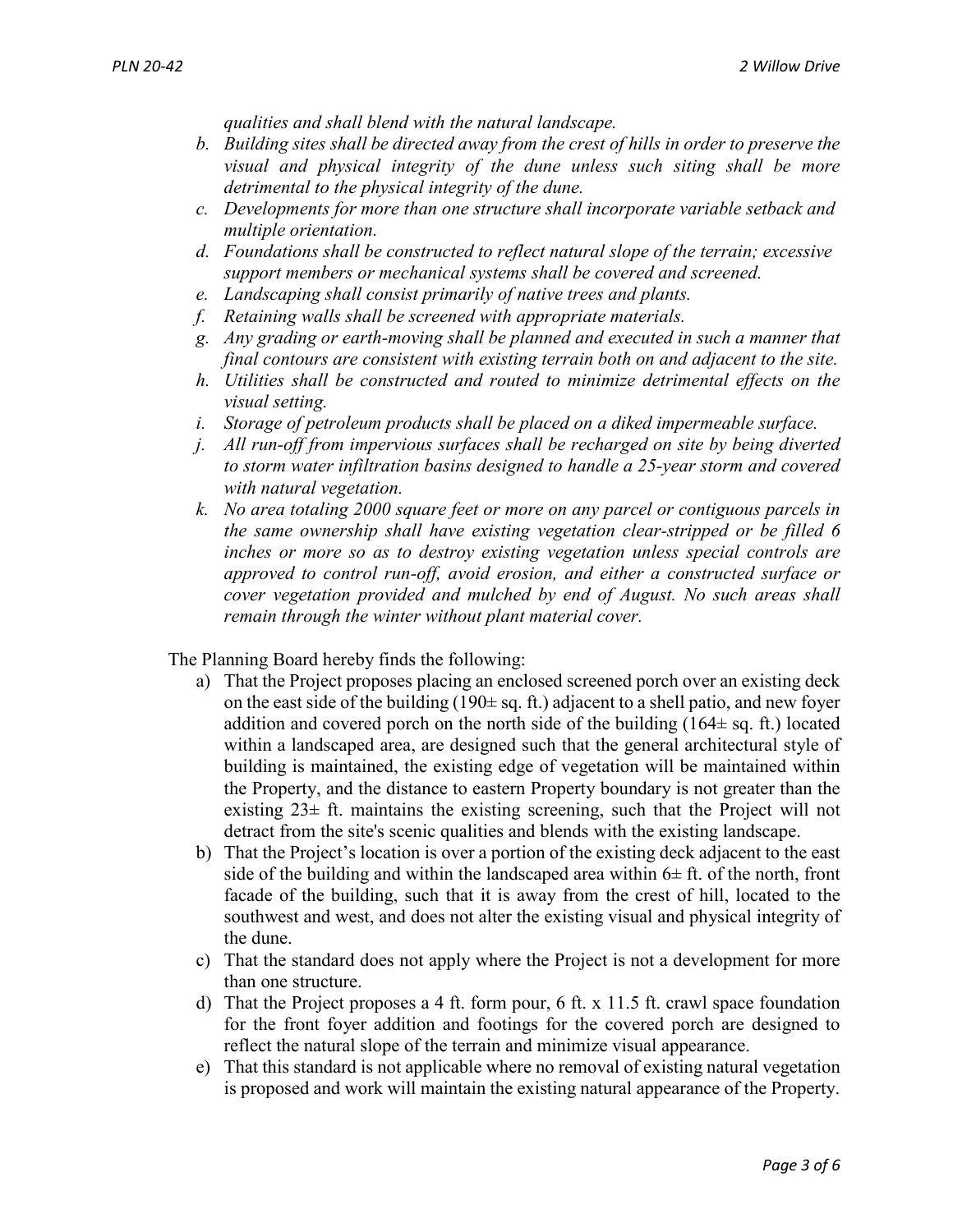- f) That this standard is not applicable where no retaining walls are proposed.
- g) That the Project minimizes grading or earth-moving to excavating only the sand necessary to install the crawlspace foundation and footings required for the covered porch and is proposed to be executed in such a manner that maintains the existing terrain both on and adjacent to the site.
- h) That this standard is not applicable where no utilities are proposed outside the structure.
- i) That this standard is not applicable where no storage of petroleum products is proposed.
- j) That the Project will result in increasing the impervious area by  $69\pm$  sq. ft. (6 ft. x 11.5 ft.) for the front addition and a *de minimis* area for the covered porch footings will not significantly increase stormwater runoff within the Property; the enclosed, screened porch located on the east side will remain pervious underneath; and the Project is located approximately  $23\pm$  ft. from the nearest property boundary surrounded by landscaped areas, such that the drainage infiltration capacity will be maintained within the Property.
- k) That this standard is not applicable where no natural vegetation clearing or fill is proposed.
- B. Site Plan Review under Article 4, Section 4035, Review Criteria:

*In its review of the site plan, the Planning Board shall consider the following:*

- *a. That the plan is in accordance with the Provincetown Zoning By-Laws and is consistent with the goals of the Local Comprehensive Plan.*
- *b. That the plan meets the design requirements outlined in Section 4163.*
- *c. That the plan shall address the requirements of Section 5331.*
- *d. Protection of public amenities and abutting properties through the mitigation of any detrimental impacts of any proposed use;*
- *e. Protection of unique, natural, scenic, or historic features of the site,*
- *f. The safety and convenience of pedestrian and vehicular movement within the site, and in relation to rights-of-way and properties in proximity to the site;*
- *g. Protection of the public health and safety within and adjacent to flood hazard areas;*
- *h. That the plan shall conform to the Illumination Standards of Section 3430 Illumination.*

The Planning Board hereby finds the following:

- a) That the Project is in accordance with the Provincetown Zoning By-Laws and is consistent with the Economic Development Goals of the Local Comprehensive Plan where the Project locates development so as to preserve Provincetown's environmental and cultural heritage, minimize adverse impacts, and enhance the quality of life.
- b) That the Project meets the design requirements outlined in Section 4163 as described herein.
- c) That the Project does not require a Development Impact Statement where the scope of the project and the characteristics of the location do not indicate a need, and therefore the requirements of Section 5331 have been adequately addressed.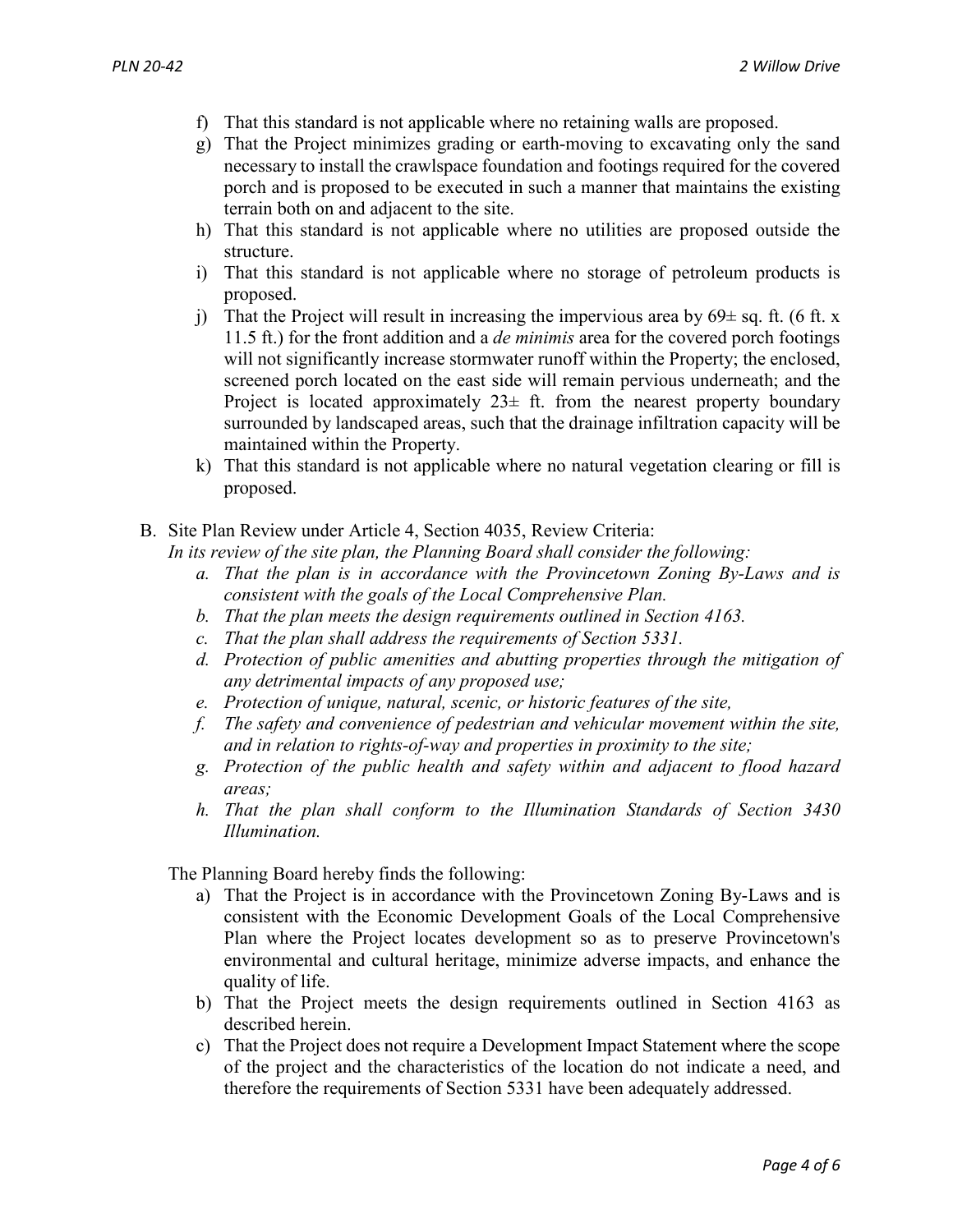- d) That the Project's size and scope within a single-family dwelling property protects the adjacent public way and abutting properties by avoiding detrimental impacts and maintaining existing residential uses consistent with the Res3 Zoning District.
- e) That the Project's size and scope avoids detrimental impacts to any unique, natural, scenic, or historic features.
- f) That the Project maintains the existing safety and convenience of pedestrian and vehicular movement within the site, and in relation to rights-of-way and properties in proximity to the site.
- g) That this standard is not applicable where there are no flood hazard areas within the Property.
- h) That the Project conforms to the Illumination Standards of Section 3430 Illumination where this Decision conditions proposed exterior lighting to be mounted not more than 15 feet high and to be dark sky compliant so as not to create light overspill onto adjacent premises or roadways or cast observable shadows, and so that it does not create glare from unshielded light sources where the following are met:
	- a. No internally illuminated signs are proposed on the Property.
	- b. No externally illuminated signs are proposed on the Property.
	- c. Exterior lighting fixtures will be mounted not more than 15 feet high.
	- d. No floodlighting is proposed on the Property.
- C. Site Plan Review under Article 4, Section 4163, Residential Design Standards: *In its review of the site plan, the Planning Board shall require that the following minimum standards be met if applicable. The Planning Board may waive any design standard which would be unreasonable to enforce due to the peculiarities of the site or size of the* 
	- *development. 1. Ways within the site shall not intersect another way without the site or street outside the site at less than sixty degrees.*
		- *2. Curb radii at street intersections shall not be less than twenty-five feet.*
		- *3. The minimum width of traveled surface within the site shall not be less than eighteen feet.*
		- *4. Where unusual topographical conditions exist, the Board may permit center line grades to be up but not greater than twelve percent.*
		- *5. All storm water drainage is to be contained within the site in a manner acceptable to the Planning Board.*
		- *6. In new construction utility service shall be underground.*
		- *7. Surfaces of parking area should be suitable for the purpose planned.*

The Planning Board hereby finds the following:

- 1) That this standard is not applicable where no ways are proposed.
- 2) That this standard is not applicable where no new intersections are proposed.
- 3) That this standard is not applicable where no new traveled surfaces are proposed.
- 4) That this standard is not applicable where no new traveled surfaces are proposed.
- 5) That the Project will not result in significant modification to water drainage where the impervious area will be increased by  $69 \pm sq$ . ft. (6 ft. x 11.5 ft.) for the front addition and a *de minimis* area for the covered porch footings; the enclosed,